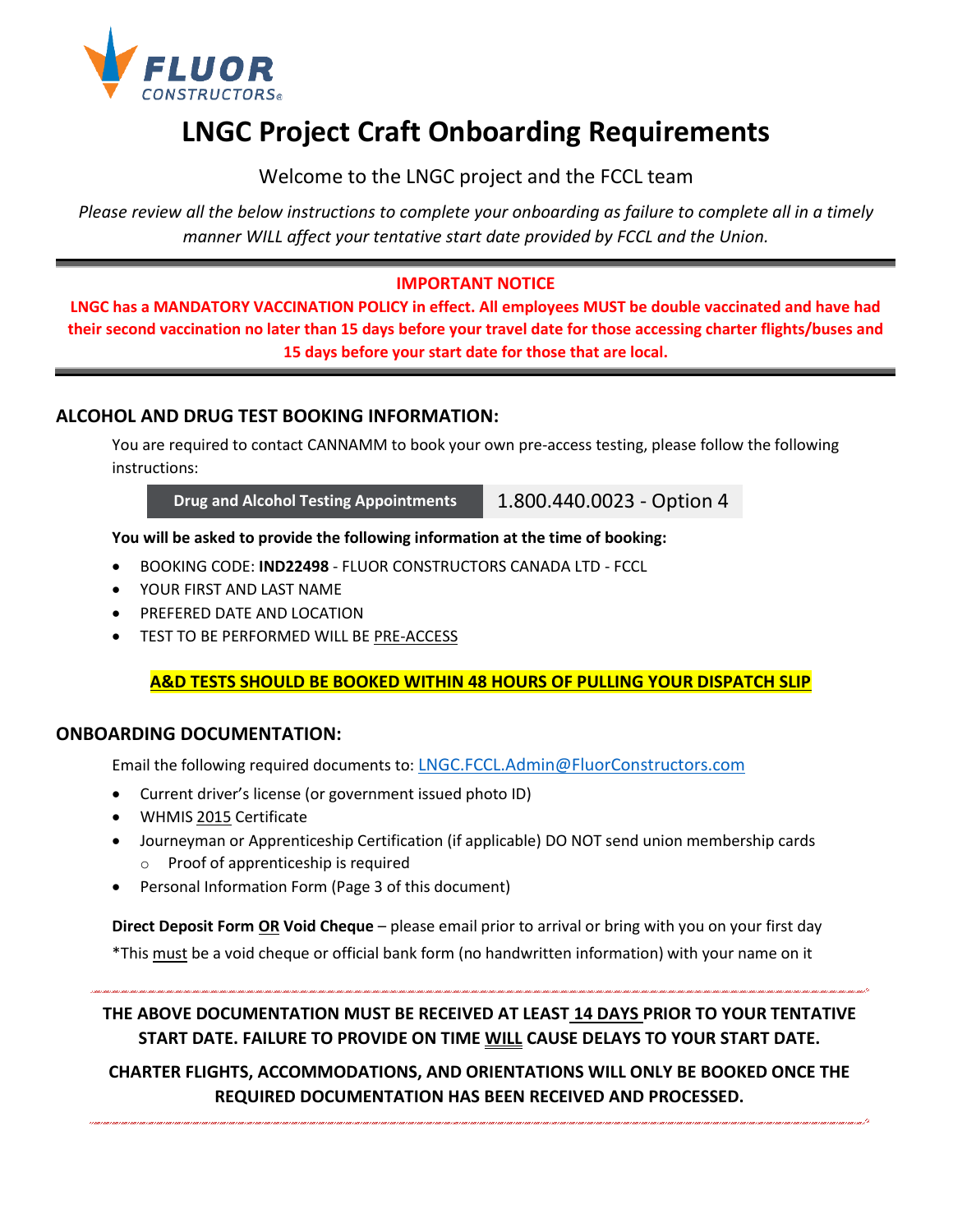

Once your documentation has been received and all pre-mobilization requirements have been met you will receive further information outlined as follows:

#### **TRAVEL INFORMATION:**

Non-Local Residents: will receive an email from our LNGC FCCL Travel team confirming your:

- Start date
- Flight or bussing arrangements *you are responsible for your transportation to your travel hub*
- Camp confirmation
- Welcome Package that includes luggage allowances and other important information

Please take the time to ensure the spelling of your name, travel date and charter hub is accurate prior to your travel day.

It is everyone's responsibility to review the luggage allowances and adhere to them.

\* Failure to do so may result in you or your baggage unable to travel to site \*

No tools are allowed on any charter flight and will be confiscated indefinitely if brought to the flight centers for travel.

Busses at the Terrace airport will be situated out front to take you to CVL.

#### **ORIENTATION INFORMATION:**

You will receive an email from our LNGC FCCL Admin team the weekend before your start date outlining bussing, payroll paperwork and orientation directions for your first and second day on site.

**Local Residents (Kitimat & Terrace):** Bussing information and a parking pass request form will also be included to complete and submit if you will be utilizing the park and ride from either the Terrace or Kitimat Park & Ride.

Note: Terrace residents are required to utilize the provided daily Coach busses, no personal vehicles are permitted at site.

#### **PPE INFORMATION**

Basic PPE required: CSA approved work boots, long sleeved shirts, pants, and prescription safety glasses (must be foam- backed). All other PPE is provided (hard hats, non-prescription safety glasses, gloves, etc.).

Personal tool belts are not allowed, FCCL will provide these items, however carpenter/scaffolders are permitted to bring their own.

**IF YOU HAVE ANY FURTHER QUESTIONS OR CONCERNS, PLEASE EMAIL THE SITE**

**ADMIN TEAM AT: [LNGC.FCCL.Admin@FluorConstructors.com](mailto:LNGC.FCCL.Admin@FluorConstructors.com)**

### *WELCOME TO THE SAFEST PROJECT ON EARTH!*